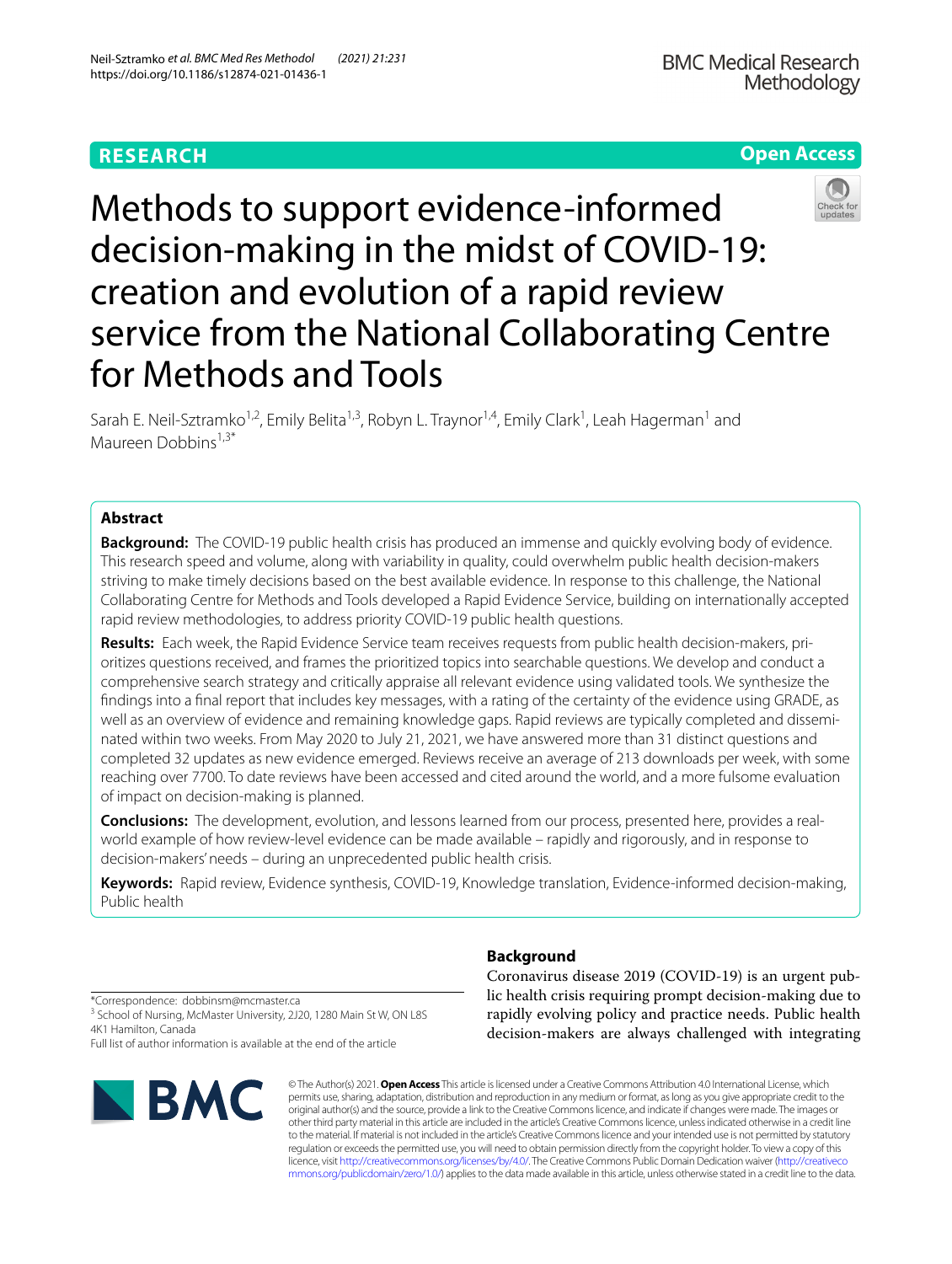research into decision-making  $[1]$  $[1]$ . This has been further exacerbated with an explosion of COVID-19 evidence due to the increased availability of pre-prints that have not yet undergone peer review, and as publishers expedite steps in the peer-review process to make evidence available in a timely manner [[2](#page-8-1), [3](#page-8-2)]. An analysis of Web of Science and Scopus found 23,634 COVID-19-related documents from January-June 2020 [[4\]](#page-8-3); this, compared to a PubMed search revealing 28,300 cardiovascular disease-related publications in all of 2019.

Knowledge syntheses (e.g. best practice guidelines, systematic reviews) represent the highest levels of research evidence [[5\]](#page-8-4), summarizing and interpreting results of individual studies and contextualizing them within a larger body of knowledge [[6](#page-8-5)]. An up-to-date guideline based on high-quality systematic reviews is considered the best source of evidence for decision-making [\[7](#page-8-6)]. The time to conduct a full systematic review and guideline  $(>1-2$  years  $[8]$  $[8]$ ) vastly exceeds the time available to make urgent decisions during public health crises [[8\]](#page-8-7). As a result, several global evidence synthesis organizations [[9–](#page-8-8)[11\]](#page-8-9) pivoted to producing COVID-19-related rapid reviews (RR). RRs can be defned as "a form of knowledge synthesis that accelerates the process of conducting a traditional systematic review through streamlining or omitting a variety of methods to produce evidence in a resource-efficient manner"  $[12]$  $[12]$ . A number of different methodological approaches to conducting a RR exist in order to 'streamline' the approach, including limiting the number of databases or timeframe searched, using only a single reviewer for screening, data extraction and/ or critical appraisal, or omitting steps such as critical appraisal, meta-analysis, and fulsome write-up [\[13](#page-8-11)]. As RRs may have a greater likelihood of bias due to expedited processes, transparency in method is important, with explicit identifcation of departures from systematic review methods [\[14](#page-8-12)[–16\]](#page-9-0). A systematic and rigorous process should be maintained with respect to searching, study selection, data extraction, and quality assessment [[17\]](#page-9-1). The production of high-quality syntheses, including critical appraisal of included studies, is particularly important in the current COVID-19 "infodemic" [[18,](#page-9-2) [19](#page-9-3)].

The six National Collaborating Centres for Public Health were created by the Public Health Agency of Canada (PHAC) in 2005 to strengthen public health in response to the 2003 Severe Acute Respiratory Syndrome  $(SARS)$  epidemic  $[20]$  $[20]$  $[20]$ . They exist to support the timely use of scientifc evidence and other knowledge in public health practice, programs, and policies. The National Collaborating Centre for Methods and Tools' (NCCMT) vision is for stronger public health, driven by the bestavailable evidence, to improve the health and well-being of Canadians  $[21]$  $[21]$ . The NCCMT acts as an evidence intermediary, curating trustworthy scientifc evidence and building capacity for individuals and organizations in public health to fnd, interpret, adapt, and implement evidence. Ongoing collaboration with a broad network ensures NCCMT's agility and responsiveness to evolving public health needs, which have been vital in supporting

As COVID-19 unfolded, the NCCMT heard from public health decision-makers at all levels of government (local, regional, provincial/territorial, federal) about the lack of time and human resources to fnd answers to key questions. These decision-makers ranged from managers responsible for front line public health staff at local health departments, to members of federal government advisory committees responsible for key recommendations and policies related to various aspects of the pandemic response. To address this need – and with encouragement from our funder to focus and reallocate resources – the NCCMT pivoted to completing RRs within 5–10 business days based on priority questions from public health decision-makers.

In reviewing NCCMT's established RR protocol [\[22](#page-9-6)], the team realized modifcations were required given the emergence of a unique evidence ecosystem for COVID-19. The expanded evidence-base  $[23]$ , new COVID-19-dedicated databases, and increased use of preprint servers [\[24\]](#page-9-8) complicated established searching, screening, and quality appraisal processes. This presented new challenges for conducting reviews that were timely, efficient, and rigorous.

Here we describe in detail the methods the NCCMT has used to conduct RRs as part of our Rapid Evidence Service (RES), including how these have evolved to ensure feasibility, accuracy, and efficiency as the evidence landscape changed. Our process (Fig. [1\)](#page-2-0) may be used as a guide for other organizations conducting RRs, in response to COVID-19 and other emerging public health issues, now and in the future.

# **Evolution of the RES**

the pandemic response.

The initial protocol built upon the five steps in the NCC-MT's RR Guidebook [[22\]](#page-9-6): defning the research question, searching for, critically appraising, and synthesizing evidence, and assessing applicability and transferability. In the early phases of the pandemic, our team answered questions in as few as fve business days. As needs evolved and evidence volume grew, the time to complete reviews was approximately 7–10 business days, and up to three or four weeks for complex, multi-question topics with a large amount of available evidence.

The RES requires a team with methodological and organizational expertise (Table [1](#page-3-0)) in: conducting rigorous systematic reviews; articulating answerable research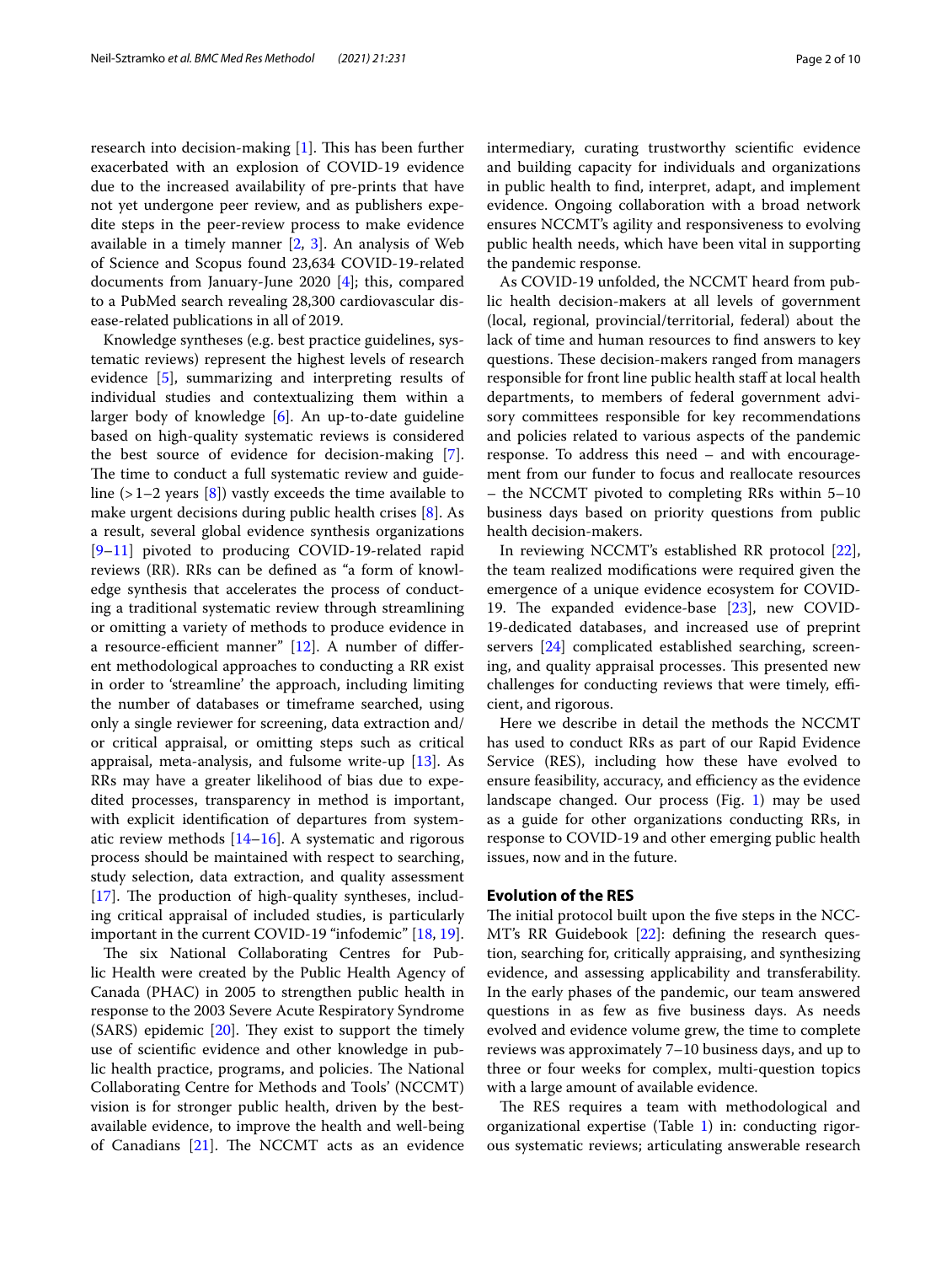

<span id="page-2-0"></span>questions; creating a search strategy and searching databases, including COVID-19 specifc databases; critically appraising diferent study designs; synthesizing evidence for key fndings and actionable messages; and using Grading of Recommendations, Assessment, Development and Evaluation (GRADE) methodology to rate certainty of evidence [\[25](#page-9-9)].

# **Defning the research question**

Limited resources were initially allocated to the RES; questions were restricted to two per week. Questions were prioritized from a list of urgent topics by the NCCMT Scientifc Director, Operational Lead, and RES Scientifc Lead, primarily based on team expertise and capacity. As demand grew, 60% of NCCMT staf resources were re-allocated to the RES. Questions initially came from PHAC. As awareness of the service grew, requests came from decision-makers at all levels across Canada and indirectly through involvement in the COVID-19 Evidence Network to support Decision-Makers (COVID-END) [\[26](#page-9-10)]. As requests increased, the RES coordination role was formalized to exclusively plan workflow, assign staff tasks, and monitor completion. Requests were formally received through a direct email to the NCCMT's central email account; through a key contact at our funder, the PHAC, who coordinates evidence synthesis requests from a number of decisionmakers and committees within the agency; and through the COVID-END evidence network. Requests were also received informally from NCCMT colleagues, and sometimes suggested internally by NCCMT staf.

A weekly team meeting was implemented to assess progress on current reviews and assess capacity for new reviews, review the week's schedule for review completion, assign staff tasks, and prioritize new questions and updates to previously completed reviews. Decisions as to which questions to accept were made through team discussion at the weekly team meeting and were based on several factors including: the urgency and relevance to Canada; in-house content expertise and capacity; and availability of evidence, determined by a preliminary scan of databases. Once accepted, an RR Lead is assigned. The Search Lead first looks to see if a recently completed review on the topic exists by scanning COVID-19 RR repositories and websites of organizations known to conduct rigorous syntheses. This step was introduced after we identified duplication of efforts between our team and others (Additional File [1\)](#page-8-13). At frst, we considered a synthesis with a search completed within the last week to be 'up-to-date'. If another synthesis meeting this criterion was identifed, we would not proceed with the question and informed the requestor of the other review. As the volume of evidence has grown, and the urgency of decision-making has slowed, as of May 2021 a search completed in the two months is considered 'up-to-date'.

If a recent review is not available, the RR Lead and RES Coordinator meet to refne the question using PICO/ PECO (Population, Intervention/Exposure, Comparison, Outcome) or PS (Population, Situation) format and identify inclusion/exclusion criteria and preliminary search terms. Unless the question is very clear or is an update to a previously completed review, the team will confrm the refned question and proposed criteria with the requestor. This usually involves narrowing the scope of the review to a question that is feasible to answer in the given time frame.

# **Searching for evidence**

Searching for evidence involves developing a search strategy and screening results for inclusion. The RR Lead, RES Coordinator, and RR Search Lead/Staff collaboratively develop a strategy for each question including databases to search, search terms and parameters for each database, and whether grey literature will be included. Our initial search strategy included 14 databases or websites, ten of which were developed specifcally for COVID-19 (Table [2](#page-4-0)). The search may involve an advanced keyword string (e.g., The World Health Organization's COVID-19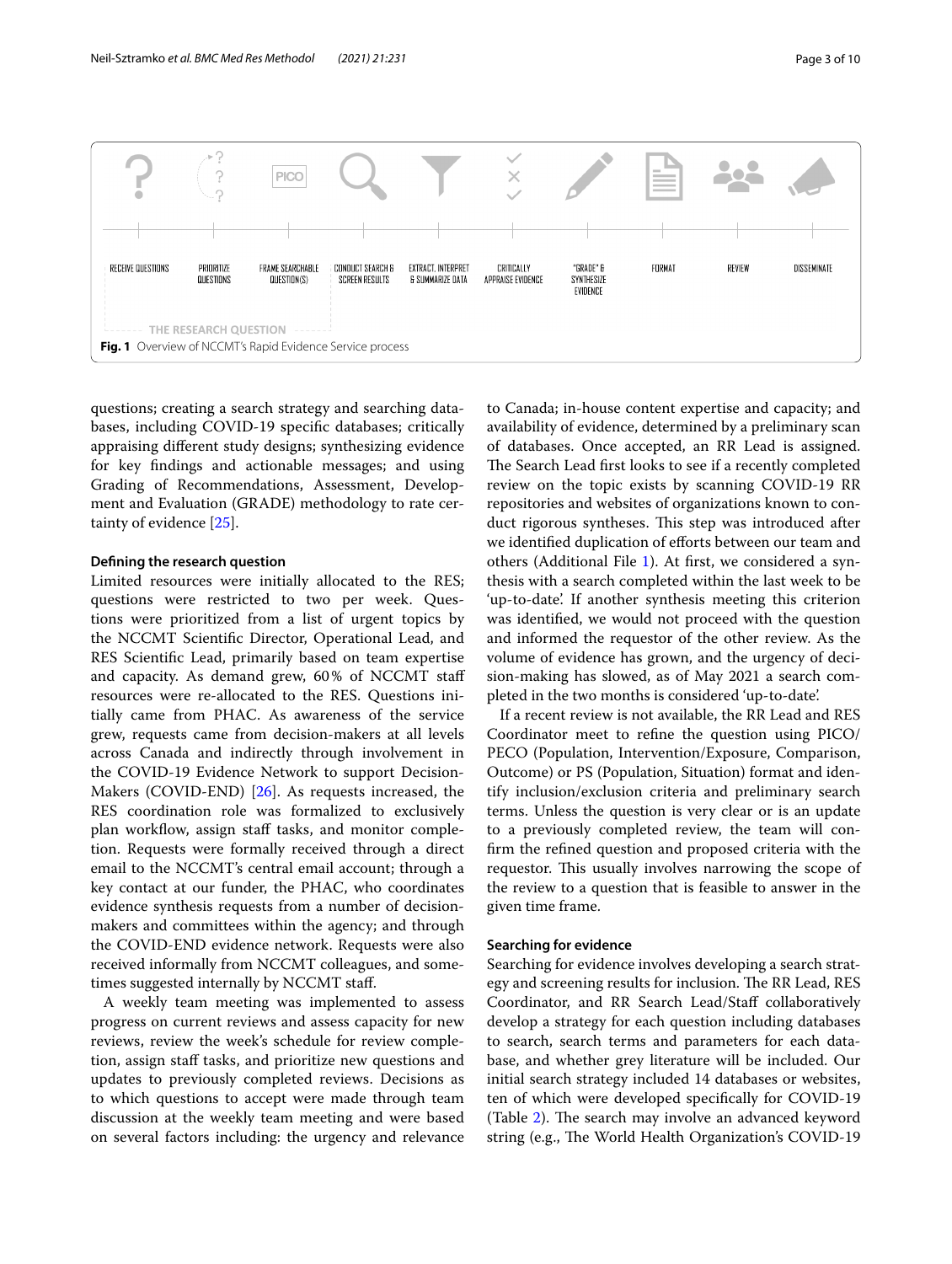# <span id="page-3-0"></span>**Table 1** Overview of NCCMT Rapid Evidence Service team and key responsibilities

| Role (number of staff)                                                                      | <b>Responsibilities</b>                                                                                                                                                                                                                                                                                                                                                                                                                                                                                                                                                                                                                                                                                                           |
|---------------------------------------------------------------------------------------------|-----------------------------------------------------------------------------------------------------------------------------------------------------------------------------------------------------------------------------------------------------------------------------------------------------------------------------------------------------------------------------------------------------------------------------------------------------------------------------------------------------------------------------------------------------------------------------------------------------------------------------------------------------------------------------------------------------------------------------------|
| NCCMT Scientific Director (1)                                                               | • Approves question prioritization<br>• Approves completed reviews<br>· Advises on methodological decisions                                                                                                                                                                                                                                                                                                                                                                                                                                                                                                                                                                                                                       |
| NCCMT Operational Lead (1)                                                                  | • Approves resource allocation<br>· Reviews weekly plan and helps identify potential conflicts                                                                                                                                                                                                                                                                                                                                                                                                                                                                                                                                                                                                                                    |
| RES Scientific Lead (1)                                                                     | • Makes decisions on methodological approach to reviews<br>• Approves deviations from standard protocol<br>• Conducts internal peer review of all rapid reviews                                                                                                                                                                                                                                                                                                                                                                                                                                                                                                                                                                   |
| Rapid Review Lead (3)                                                                       | • Oversees entire process, per review<br>• Defines question(s) and PICO(s)<br>· Identifies search terms<br>• Completes full text review of results and makes final decisions on study<br>inclusion<br>• Decides how best to organize each review<br>• GRADEs the evidence<br>• Writes the Executive Summary and key messages for dissemination                                                                                                                                                                                                                                                                                                                                                                                    |
| RES Coordinator (1)                                                                         | · Triages question requests, logs questions for team consideration, and<br>consults with RES Scientific Lead, as needed<br>• Documents decisions from weekly team meetings<br>• Contributes to question definition and PICO(s)<br>• Liaises with Rapid Review Lead(s) and staff to coordinate each review<br>• Assigns review teams and develops schedule<br>• Ensures protocol followed<br>· Implements Rapid Review Lead(s)/RES Scientific Lead decision(s) (e.g.,<br>review framing and presentation)<br>• Supports staff questions in search, appraise, and study summary stages,<br>consulting RES Scientific Lead, as needed<br>• Facilitates dissemination of reviews<br>• Contributes to review support stages, as needed |
| Rapid Review Search Lead (1)                                                                | • Conducts initial search of key sources for similar recent reviews<br>• Works with RES Scientific Lead and Rapid Review Lead(s) to refine search<br>strategy or inclusion criteria, as needed<br>• Assigns search tasks to Rapid Review Search Staff, fields questions                                                                                                                                                                                                                                                                                                                                                                                                                                                           |
| Rapid Review Search Staff (1-2)                                                             | • Searches databases and tracks results<br>• Completes title and abstract level screening                                                                                                                                                                                                                                                                                                                                                                                                                                                                                                                                                                                                                                         |
| Rapid Review Internal Staff Support (3-4)                                                   | • Uses existing template to build rapid review document<br>• Contributes to data extraction and critical appraisal of included studies<br>• Formats final review document<br>• Posts to RES web page and rapid review repository (in progress and<br>complete)<br>• Posts social media content                                                                                                                                                                                                                                                                                                                                                                                                                                    |
| Rapid Review External Contractor Support (3-4)                                              | • Contributes to data extraction and critical appraisal of included studies                                                                                                                                                                                                                                                                                                                                                                                                                                                                                                                                                                                                                                                       |
| and Tools; PICO: Population, Intervention, Comparison, Outcome; RES: Rapid Evidence Service | Abbreviations: GRADE: Grading of Recommendations, Assessment, Development and Evaluation; NCCMT: National Collaborating Centre for Methods<br>Note: Some staff contribute to more than one role, e.g., the RES Scientific Lead also acts as a Rapid Review Lead, search staff may contribute as internal                                                                                                                                                                                                                                                                                                                                                                                                                          |

support staff, etc.

Global Literature on Coronavirus Disease) or a manual site scan (e.g., Public Health England's completed reviews). Over time, the list of databases evolved as some collections were duplicative of others or were no longer updated frequently (e.g., Cochrane COVID Review bank), others were developed (e.g., L·OVE) and decisions to change to diferent databases were made to take search sophistication into account (e.g., switching from LitCovid to Medline) (Additional File [1\)](#page-8-13). For searches where a very large number of results are identifed that may not be feasible to screen, a very small number of results are identifed, or the results appear largely irrelevant, a sample of search results is sent to the RR Lead to revise the search strategy; a health sciences librarian may also be contacted for guidance.

Searches are conducted in English; peer-reviewed, preprints, and non-peer reviewed reports are included. When titles and abstracts for non-English publications are available in English, and are sufficient to determine eligibility for inclusion, we use in-house expertise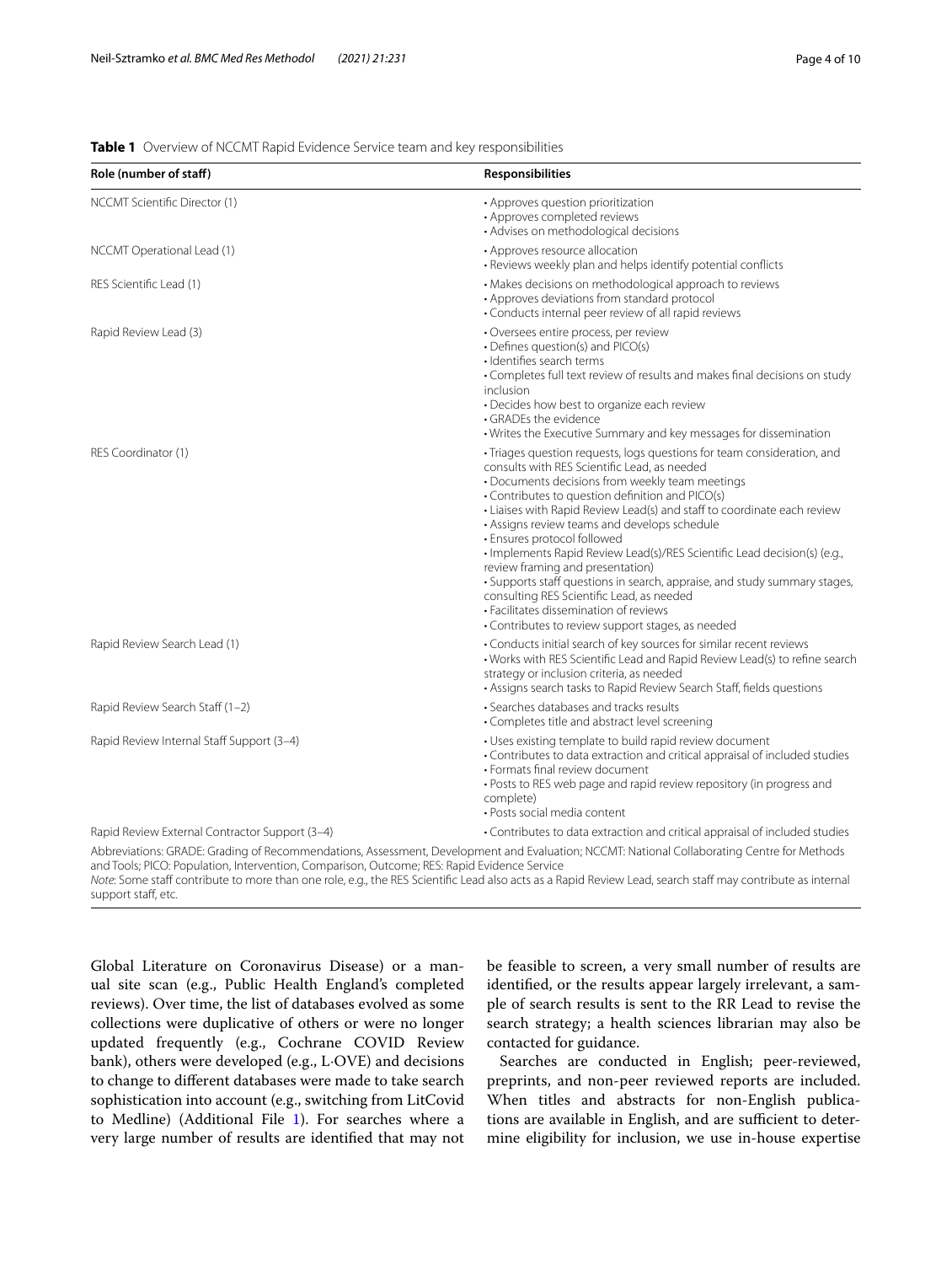# <span id="page-4-0"></span>**Table 2** NCCMT Rapid Evidence Service search strategy: COVID-19-relevant databases

| Organization                 | Database                                                            | URL                                                                              |
|------------------------------|---------------------------------------------------------------------|----------------------------------------------------------------------------------|
| Medline                      | Medline (OVID)*                                                     | https://www.wolterskluwer.com/en/solutions/<br>ovid/ovid-medline-901             |
| World Health Organization    | Global literature on coronavirus disease*                           | https://search.bvsalud.org/global-literature-on-<br>novel-coronavirus-2019-ncov/ |
| McMaster University          | McMaster PLUS™ COVID-19 Evidence Alerts*                            | https://plus.mcmaster.ca/COVID-19/                                               |
|                              | McMaster Health Forum                                               | https://www.mcmasterforum.org/                                                   |
| MedRxiv                      | Preprint Server for Health Sciences*                                | https://www.medrxiv.org/                                                         |
| Epistemonikos                | COVID-19 Living Overview of the Evidence<br>$(L\cdot OVE)$ *        | https://app.iloveevidence.com/                                                   |
| University of York           | Prospero Registry of Systematic Reviews                             | https://www.crd.york.ac.uk/prospero/                                             |
| Cochrane                     | <b>COVID Review Bank</b>                                            | https://covidreviews.cochrane.org/search/site                                    |
| University of Oxford         | Oxford COVID-19 Evidence Service: Current<br>Questions Under Review | https://www.cebm.net/covid-19/current-quest<br>ions-under-review/                |
| <b>NCCMT</b>                 | COVID-19 Rapid Evidence Reviews                                     | https://www.nccmt.ca/covid-19/covid-19-evide<br>nce-reviews                      |
| The University of Edinburgh  | Uncover (USHER Network for COVID-19 Evidence<br>Reviews)            | https://www.ed.ac.uk/usher/uncover                                               |
| Alberta Health Services      | Catalogue of internally completed syntheses                         | https://www.albertahealthservices.ca/                                            |
| CDC                          | Morbidity and Mortality Weekly Report                               | https://www.cdc.gov/mmwr/Novel_Coronavirus_<br>Reports.html                      |
| Public Health England        | Catalogue of internally completed syntheses                         | https://phe.koha-ptfs.co.uk/                                                     |
| *Denotes high yield database |                                                                     |                                                                                  |

Abbreviations: CDC: Centers for Disease Control and Prevention; NCCMT: National Collaborating Centre for Methods and Tools *Note*: Other databases may be searched when relevant to the research question(s); a comprehensive list of databases, as well as additional information and descriptions, can be found in the Supplementary Materials.

(French, Portuguese) or Google Translate. Depending on the question, we may consider a search for data from various public health jurisdictions (e.g., policy documents, regional surveillance data), to supplement scientifc evidence or when this may enhance our ability to answer a question. For example, in a review on COVID-19's role on substance use, overdoses, and substance-related deaths, we supplemented the search of scientifc literature with available surveillance data across Canada [[27\]](#page-9-11).

Initially, most COVID-19-specifc databases and repositories did not have functions to export all references into reference management software. To accommodate this, RR Search Staf entered potentially eligible studies, based on title and abstract screening, into an Excel spreadsheet for full text screening by the RR Lead. As the functionality for many databases evolved, we began to export references into Rayyan – an open access systematic review screening software  $[28]$  $[28]$  – for screening. Rayyan enhances efficiency by facilitating removal of duplicates and allowing simultaneous screening by multiple team members. We now use DistillerSR software (which requires a paid subscription) to facilitate deduplication of references, which is particularly helpful for review updates.

Title and abstract screening are done by a single reviewer, as per other RR guidelines [[23,](#page-9-7) [29](#page-9-13)]. Full texts of potentially relevant articles are screened by the RR Lead to determine final inclusion. The DAISY AI feature in DistillerSR is used as a mechanism to 'double check' single reviewer screening, as it suggests references that may have been wrongly excluded.

For feasibility and timeliness, we prioritize guidelines and/or high-quality syntheses, when available. If a recent high-quality synthesis is available, we will consider excluding single studies or only including single studies after the last search date. To gauge quality, we look for whether a comprehensive search strategy is described and included evidence is critically appraised. If both criteria are met, we appraise the synthesis using AMSTAR 1 (A MeaSurement Tool to Assess systematic Reviews) [[30\]](#page-9-14). A review that scores six or higher is deemed sufficient.

For questions where there were few systematic or rapid reviews or single studies identifed, we may consider expert opinion or opinion-based guidance documents. These may include interim guidance documents from reputable organizations (such as the World Health Organization) that provide policy recommendations for a given aspect of pandemic response that was created through an expert panel for example. Although these are typically considered at the bottom of the hierarchy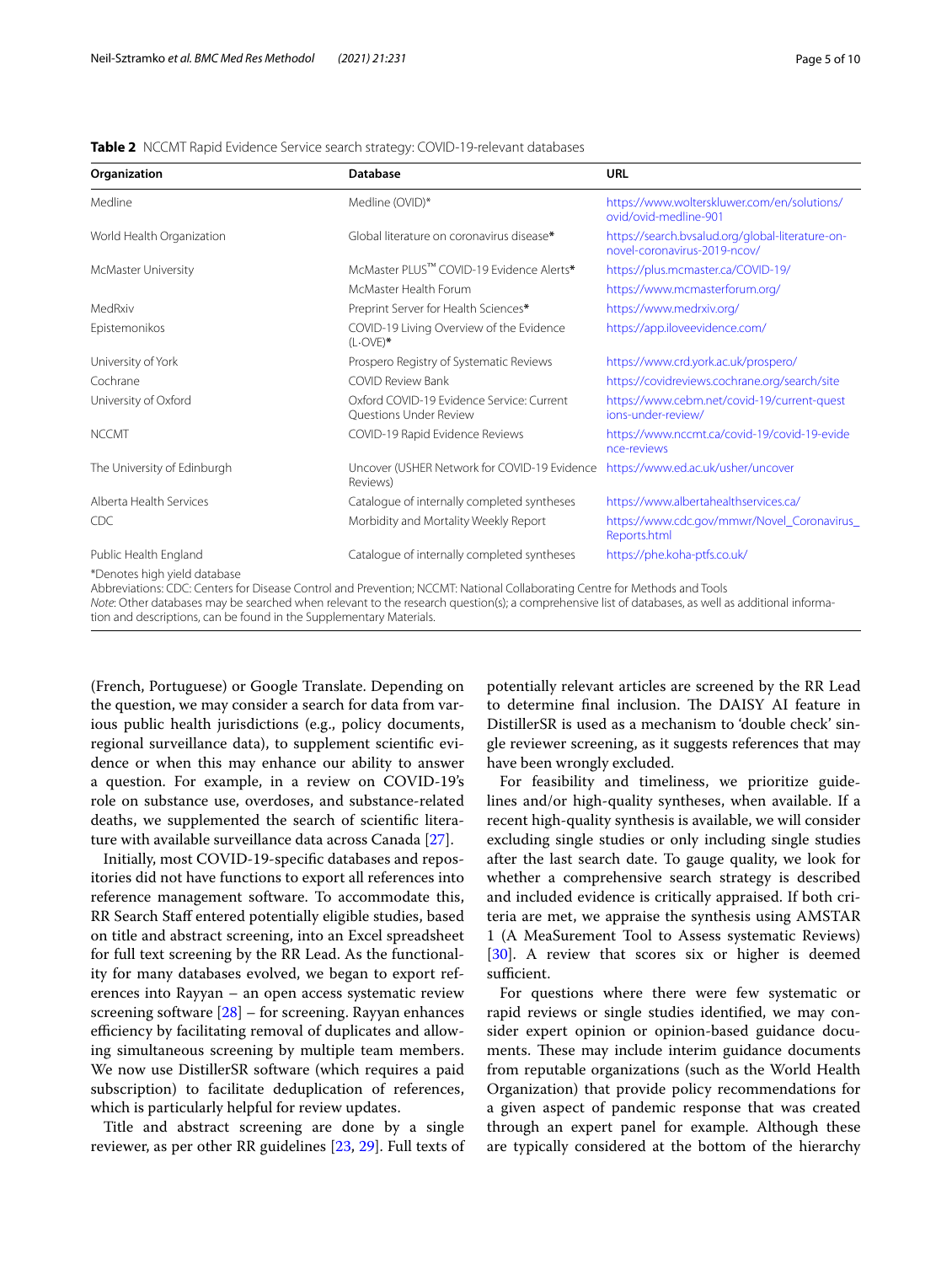of evidence, given the novelty of the SARS-CoV-2 virus, and speed at which a response was required, these were sometimes considered the best available, or only available, evidence. These documents also underwent data extraction and critical appraisal as detailed below.

The RES first focused exclusively on new questions. As evidence continued to evolve, there was a need to update completed reviews and a strategy for identifying evidence that moved from preprint to publication stage was required. While some updated preprints were easily identifed during searches, there were instances where substantial changes to the paper (e.g., authors, titles) made it difficult to identify when a preprint had been modified. While many entries into preprint servers are updated within four weeks of publication of peer-reviewed versions, this occurs inconsistently. We now systematically review previously included evidence to determine if it has been updated and if results have changed when completing an update. This includes a targeted search for: (1) updated versions to other included RRs (checking where the RR was published, searching via Google); (2) publication of preprint manuscripts and associated changes to data or interpretation (checking for duplicate frst authors and/or titles in our search, checking the preprint server entry, searching via Google); and (3) updates to surveillance data or grey literature sources (checking original webpages). While this adds an additional step to the search process, it ensures we are including the most current evidence.

# **Extracting data**

We created a standard template to build the RR document for data extraction. Key information (question, search strategy, table of eligible studies) are added and sent to staff for data extraction. A single team member extracts data and summarizes key fndings relevant to the specifc research question; this is double checked by the RR Lead. Specifc information depends on the research question, but typically includes study design, quality of included single studies (syntheses only), setting, population characteristics, interventions/exposure, and key outcomes. Any results that are not relevant to the research question are not extracted. Study limitations are noted to inform key fndings and recommendations.

# **Critically appraising the evidence**

We critically appraise evidence using AMSTAR 1 for systematic reviews and Joanna Briggs Institute critical appraisal tools for other study designs [\[30](#page-9-14), [31\]](#page-9-15). Some of our frst RRs used the Health Evidence Quality Assessment tool [\[32](#page-9-16)]; we changed to AMSTAR 1 to contribute to a repository of critically appraised COVID-19 syntheses [\[33](#page-9-17)]. Critical appraisal is completed by one reviewer

(internal staf, external contractor) and verifed by a second. Conficts are resolved through discussion or by the RES Coordinator. We assign an overall quality rating (strong, moderate, low) based on the total score. For example, the Joanna Briggs Institute tool for prevalence studies has a total of 9 items: ratings of 1–3 are assigned low quality, 4–6 moderate quality, and 7–9 high quality. Only the overall ratings are included in the RR; full critical appraisal is available upon request.

# **"GRADE‑ing" the evidence**

In initial RRs, we reported on the number of studies of low, moderate, and high quality to report overall quality of evidence. But we were concerned that, although studies were appraised as high methodological quality, they were based on designs that had inherently high risk of bias (e.g., case reports, cross-sectional); thus, overall confdence in the evidence was low. In response, we adapted the GRADE approach [\[25](#page-9-9), [34](#page-9-18)]: an assessment of the certainty in fndings based on eight domains. In the GRADE approach, observational studies, for example, provide low quality evidence. This assessment can be further reduced based on: risk of bias; inconsistency in efects; indirectness of interventions/outcomes; imprecision in efect estimate; and publication bias  $[25]$  $[25]$ . The assessment can be upgraded based on a large efect, evidence of a doseresponse relationship, and properly accounting for confounding. The overall certainty of the evidence (strong, moderate, low, very low) for each outcome is determined [[25\]](#page-9-9). GRADE is completed by the RR Lead after reviewing the data extraction and results summaries from all included studies and is reviewed by the NCCMT Scientifc Director and RES Scientifc Lead.

# **Synthesizing the evidence**

Results are synthesized narratively due to variation in methodology and outcomes across included studies. Following data extraction, critical appraisal, and GRADE, the RR Lead completes the fnal synthesis for the Executive Summary. Early RR versions did not include an overall synthesis; this was added in response to requests from decision-makers for a high-level summary of key points, overview of evidence, and knowledge gaps, to be presented first. This revised layout more closely aligns with recommendations for communicating evidence to policymakers, including using a "graded entry" approach (1:3:25 page format), which allows users to access their preferred level of detail (e.g., from key points to full data) [[35–](#page-9-19)[37\]](#page-9-20).

# **Formatting and approving the fnal review**

RRs are reviewed internally by the RR Lead, RES Scientifc Lead, and NCCMT Scientifc Director. For partnered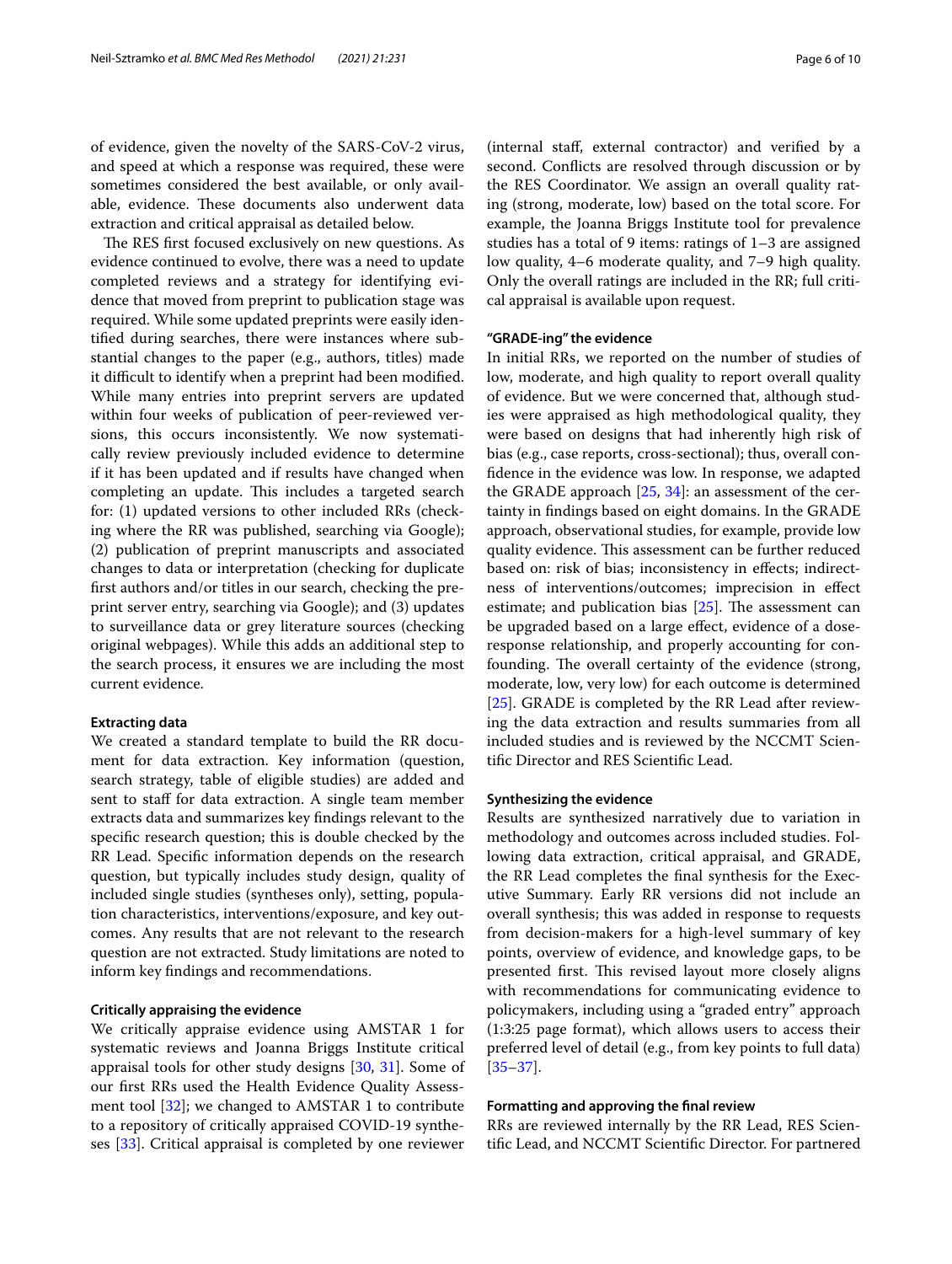RRs (e.g. a RR related to Indigenous health, partnered with the National Collaborating Centre for Indigenous Health [[38](#page-9-21)]), partner organizations review the Executive Summary and results tables. Final formatting then ensures included evidence sources are appropriately cited and the document's appearance conforms to the NCC-MT's style guide (Table [3](#page-6-0)).

# **Disseminating the review**

A tailored knowledge translation plan is developed for each RR depending on the topic and target audiences. When the review is requested by an organization, it is shared immediately upon completion. All RRs are freely available to download from the NCCMT website [[39\]](#page-9-22). In September 2020, we created an RES email subscription, which notifes subscribers each time a new RR is posted. We alert our larger NCCMT subscriber-base (>15,900 as of May 2021) by including new reviews and updates in our monthly newsletter. Reviews are included in monthly spotlights through the McMaster Health Forum and COVID-END [[40\]](#page-9-23). We conduct targeted outreach via email to senior Canadian public health decision-makers and content-specifc experts, as appropriate. We may reach out to media outlets via our institution's public relations and communications department. Finally, we notify our social media followers via Twitter.

# **Evaluating impact**

From May 2020 to July 2021, the NCCMT's RES team has answered more than 31 distinct questions and completed 32 updates to previously completed reviews (ranging from 1 to 16 updates per question) as new evidence emerged. Preliminary data from web analytics to assess engagement shows our RRs are accessed by all Canadian provinces and territories and 99 countries worldwide. Metrics collected from September 2020 to July 2021 indicate that each review is typically accessed 216 times within the frst week, with wide variation in access across reviews. For example, our review on the role of schools and daycares in COVID-19 has been our mostly highly accessed [[41](#page-9-24)]. Between May 2020 and April 2021, the living review has been updated 16 times, and has been viewed on our website over 7,700 times across 58 countries. The review has been cited and indexed in at least 79 sources, including key governmental and non-governmental reports and guidelines. This review has also been picked up by over 40 local, national, and international media outlets, and cited in other guidance documents [\[42](#page-9-25)]. Further evaluation of dissemination of this review indicates the international reach of the NCCMT's reviews. Anecdotal feedback from both local and senior decision-makers within Canada reinforces that the RRs are helpful and informative to Canadian decisionmakers. A more fulsome evaluation of the impact of the NCCMT's RES on decision-making in Canada is planned, which will include a survey of senior decision-makers, key informant interviews, and a comprehensive analysis of web analytics and citation tracking. .

# **Challenges, lessons learned, and limitations**

A primary challenge to any RR is balance between speed and rigor. This issue is even more pronounced in the context of COVID-19 given the massive amount of data and the urgency with which evidence is needed to inform decisions. The streamlined approach of RRs (e.g., single reviewer screening) will always introduce some degree of bias, so it is important to establish and follow a transparent process. The evolving evidence landscape has necessitated many changes to our typical RR methodology; we anticipate further changes may be needed. For example,

<span id="page-6-0"></span>**Table 3** Structure of an NCCMT COVID-19 rapid review

| <b>Section</b>                     | <b>Details</b>                                                                                                                                                                                                                                                      |
|------------------------------------|---------------------------------------------------------------------------------------------------------------------------------------------------------------------------------------------------------------------------------------------------------------------|
| Executive Summary<br>$(1-2$ pages) | • Background of the topic and rationale for review<br>• Research question(s)<br>• Key take-away points<br>• GRADE statements about certainty of evidence<br>• Overview of evidence and knowledge gaps<br>• (For updates) "What has changed in this version"         |
| Methods                            | • Overview of search strategy (link to full strategy)<br>• Date the search occurred<br>· Inclusion and exclusion criteria<br>• Process for data extraction, critical appraisal (i.e., which tools), and GRADE<br>• (For updates) "What has changed in this version" |
| Findings                           | • GRADE Summary of Findings table<br>• Data tables with summaries of each included study (fully referenced and<br>linked at end of review) and their methodological quality                                                                                         |
| and Tools                          | Abbreviations: GRADE; Grading of Recommendations, Assessment, Development and Evaluation; NCCMT: National Collaborating Centre for Methods                                                                                                                          |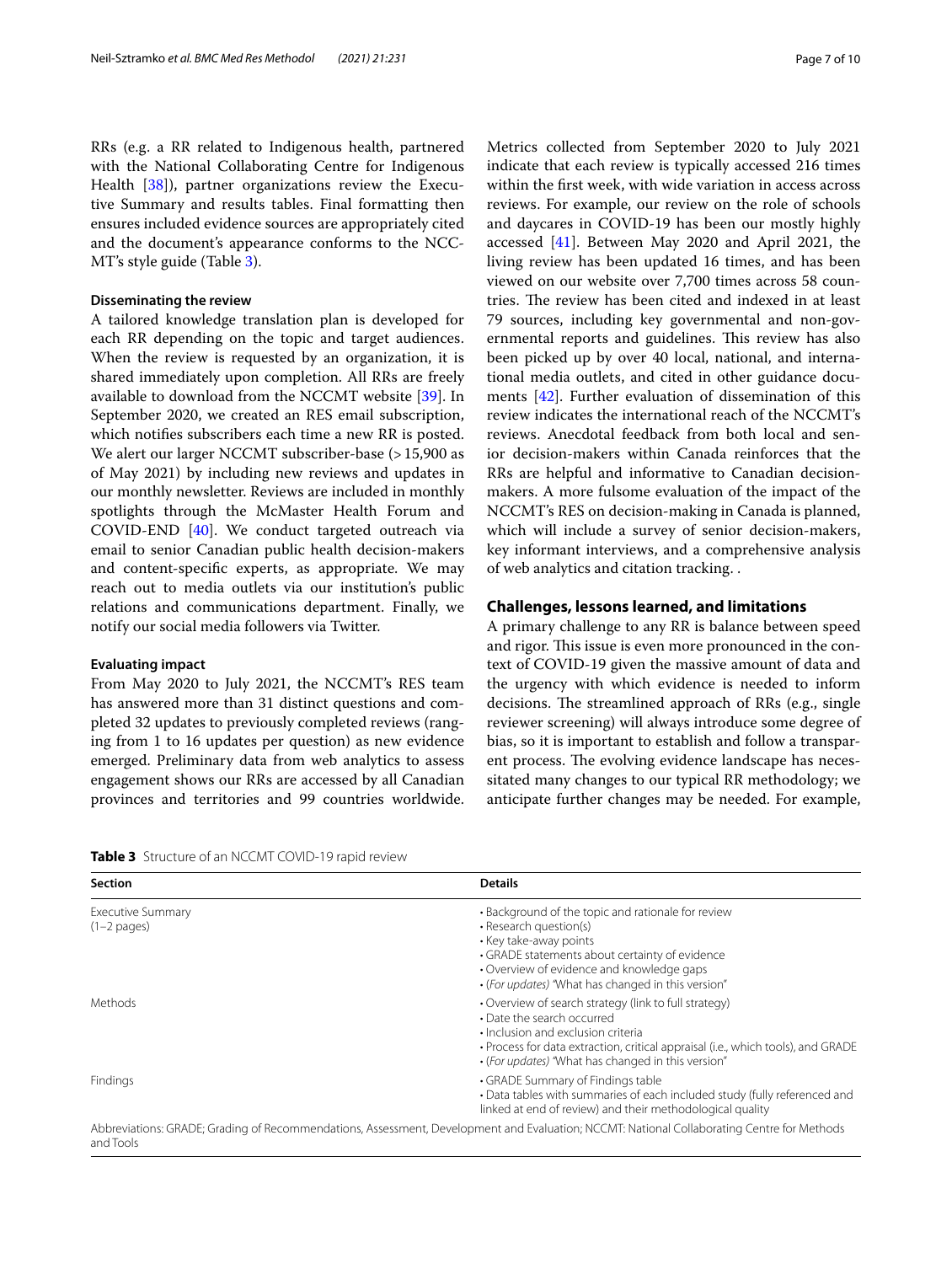We are aware of other Canadian and international organizations conducting RRs on a number of topics related to COVID-19; many report adaptations to the RR process that are similar to ours [\[17](#page-9-1), [23](#page-9-7), [43–](#page-9-26)[46](#page-9-27)]. For example, many include preprints and grey literature, when previously, only published sources were included [\[23](#page-9-7)]. Cochrane emphasizes involving stakeholders throughout the process to better tailor the RR for decision-making [[17\]](#page-9-1) and established a question identification and prioritization approach  $[45]$  $[45]$ . The Usher Network for COV(id) Evidence Reviews (UNCOVER) recommends against restricting to English-language, as a large volume of COVID-19 research has emerged from non-Englishspeaking countries  $[46]$  $[46]$ . All groups reiterate the importance of speed and critical appraisal, some adopting new software to achieve this [[17,](#page-9-1) [23](#page-9-7), [45,](#page-9-28) [46\]](#page-9-27).

Although wide variations in RR methodology have been reported both in response to the COVID-19 pandemic, and in general  $[16]$  $[16]$ , overall those conducting COVID-19 specifc RRs appear to have distinct methodological features across groups. A 2015 scoping review of RR methods, of those that reported the duration of conduct of the RR, most were completed in 1–6 months [[16\]](#page-9-0); while many COVID-19 RRs are produced more quickly. Within general rapid reviews, the most common approaches to streamlining include: presenting results as a narrative summary (78%), limiting criteria by date (68%), liming the search to published literature (24%), and having one person extract data and a second person verify (23%) [\[16\]](#page-9-0).

From January 1-April 30, 2020, there were >6,000 COVID-19-related manuscripts posted across preprint servers with  $>250$  preprints posted weekly [\[47\]](#page-9-29). While this rapid response is impressive, there is the potential that quick production of poor quality, non-peer-reviewed evidence may later be retracted or substantially alter its fndings before publication [\[48](#page-9-30)]. Critical appraisal is therefore imperative, but also challenging as our team noted that methods often included minimal details. Like the NCCMT, many groups have recognized the need to assess the certainty in the fndings and have incorporated GRADE [[17](#page-9-1)].

Our organization is fortunate to have been well-prepared, in terms of staff expertise and funder support, to rapidly respond to public health needs in this time of crisis. Given specialized skills and a dedicated, nimble team, it was possible to pivot from previous workplans and use rigorous methods to develop RRs in a much faster timeframe than has been reported pre-pandemic (average 3.2 months  $[15]$  $[15]$  $[15]$ , range 1–12 months  $[16]$  $[16]$ ). However, we faced a number of challenges from both a human and fnancial resources perspective. While some reviews fell neatly within our planned time frames, some required greater resource allocation due to the number of eligible studies (e.g. a RR on transmission risk in acute care settings [\[49\]](#page-9-31)). Although our team has expertise in searching, critical appraisal, and synthesis, we do not have content area expertise in all felds related to infectious diseases. For questions focused on basic science, laboratory, or mathematical modelling studies, we connected with modelling and infectious disease experts at McMaster Univesity and the National Collaborating Centres for Indigenous Health, Infectious Disease, and Environmental Health. Over time, we have shifted our response to these questions by either partnering with other oganizations with specifc content expertise to support completion or recommending other organizations that could complete the review.

While many international RR groups focus specifcally on clinical or treatment-related questions [[50–](#page-9-32)[52](#page-9-33)], few focus exclusively on public-health relevant topics. In our topic selection process, we regularly scan relevant websites and repositories to decrease the chance of duplication, but due to the time lag in agreeing to take on a question and having the fnal product available online, we are aware of instances where duplication of eforts has occurred. RRs may be considered outdated soon after completion due to the speed at which evidence is available. While we have integrated RR updates into our workflow, it is not possible to update all topics. An ongoing challenge is how to handle reviews that may no longer be based on the most recent and highest quality evidence. There is a need to combine forces and identify mechanisms for efective communication and sharing of resources to ensure that timely and rigorous reviews can be completed and shared amongst organizations to contribute to the global pandemic response. We are actively working on developing strategies to collaborate with provincial, national, and international organizations conducting public health relevant reviews to avoid duplication. Participation in COVID-END [[26\]](#page-9-10), funded by the Canadian Institutes of Health Research (CIHR) [\[53](#page-9-34)], is one strategy that helps to reduce duplication, as well as the NCCMT's RR repository of ongoing and recently completed RRs related to COVID-19 [[54](#page-9-35)].

# **Future directions for the RES**

Most of our efforts have been to conduct knowledge syntheses on priority public health questions and to broadly share fndings with decision-makers. As the urgency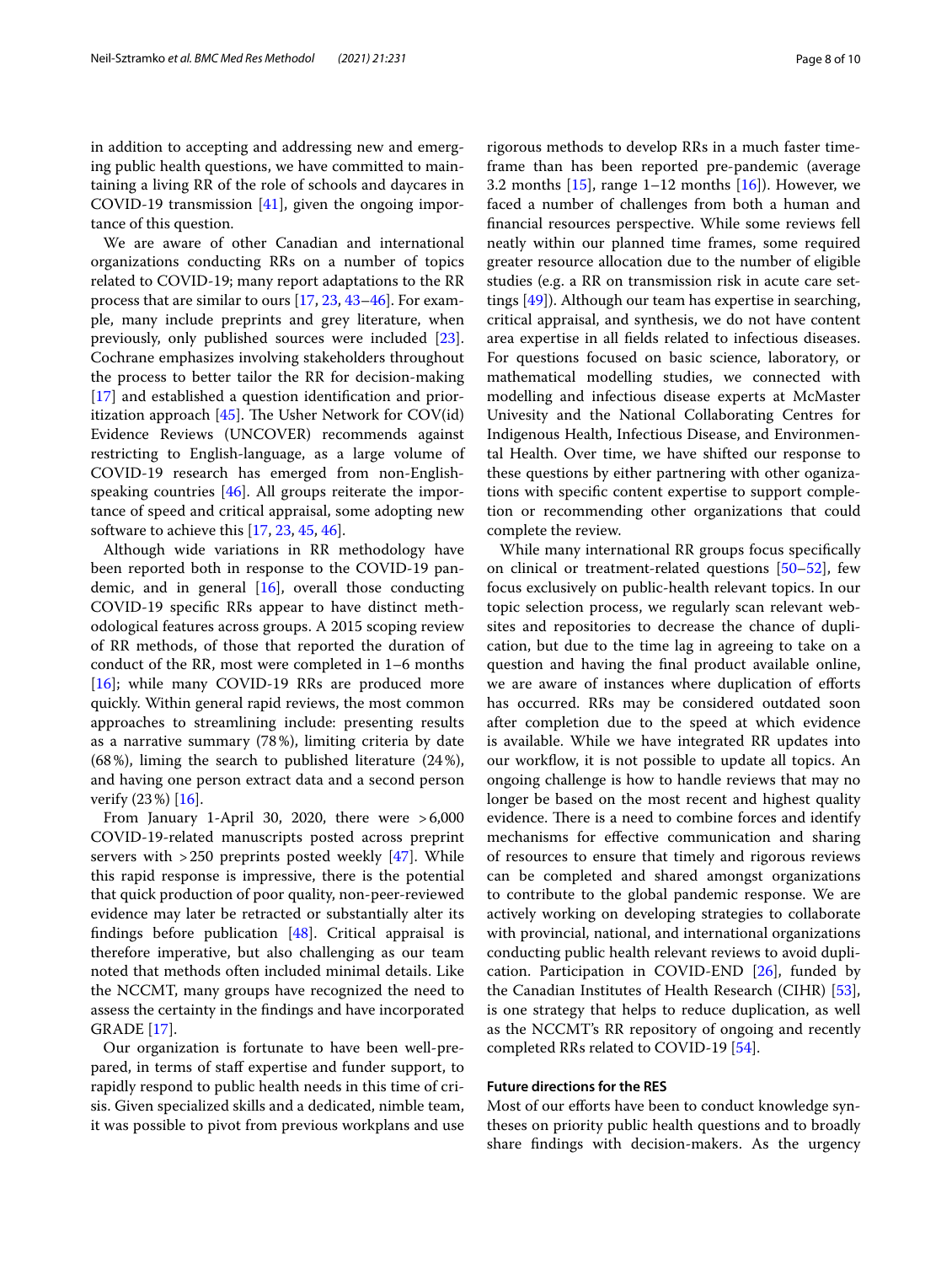to complete reviews has diminished somewhat, there is opportunity to expand our knowledge translation to diverse audiences and to identify new ways to support implementation of evidence into policy and program decisions. We also now seek to formally evaluate our process and its impact on public health decision-making.

# **Conclusions**

This overview provides a real-world example of how internationally accepted RR methods can be modifed to meet the emergent needs of public health decision-makers in the unprecedented context of the COVID-19 pandemic. As countries around the world continue to grapple with ongoing issues including vaccine rollout, variants of concern, public distrust, fatigue with pandemic-related restrictions, and social and economic inequalities, there has never been a more important time to work collaboratively and in partnership with decision-makers to ensure the best available evidence is available to inform policy decisions and program planning.

## **Abbreviations**

AMSTAR: A MeaSurement Tool to Assess systematic Reviews; CDC: Centers for Disease Control and Prevention; CIHR: Canadian Institutes of Health Research; COVID-19: Coronavirus Disease 2019; COVID-END: COVID-19 Evidence Network to support Decision-Makers; GRADE: Grading of Recommendations, Assessment, Development and Evaluation; NCCMT: National Collaborating Centre for Methods and Tools; NIHR: National Institute for Health Research; PHAC: Public Health Agency of Canada; PICO/PECO: Population, Intervention/Exposure, Comparison, Outcome; PS: Population, Situation; RES: Rapid Evidence Service; RR: Rapid Review; SARS: Severe Acute Respiratory Syndrome; UNCOVER: Usher Network for COV(id) Evidence Reviews; WHO: World Health Organization.

# **Supplementary Information**

The online version contains supplementary material available at [https://doi.](https://doi.org/10.1186/s12874-021-01436-1) [org/10.1186/s12874-021-01436-1](https://doi.org/10.1186/s12874-021-01436-1).

<span id="page-8-13"></span>**Additional fle 1.**

# **Acknowledgements**

The authors wish to acknowledge the efforts of all current and past members of the NCCMT Rapid Evidence Service team: Becky Blair, Donna Ciliska, Taylor Colangeli, Stephanie Hopkins, Heather Husson, Rachel Jansen, Izabelle Siqueira, Susan Snelling, Heidi Turon, and Alison van der Wal.

#### **Authors' contributions**

SENS: Conceptualization, Methodology,Writing - original draft, Writing - review & editing. EB: Writing - original draft, Writing - review & editing. RLT: Writing original draft, Writing - review & editing. EC: Writing - review& editing, Project administration. LH: Writing - review & editing. MD: Conceptualization, Writing - review & editing, Supervision. The author(s) read and approved the fnal manuscript.

#### **Funding**

The National Collaborating Centre for Methods and Tools is funded by the Public Health Agency of Canada. The views expressed herein do not necessarily represent the views of the Public Health Agency of Canada.

## **Availability of data and materials**

Data sharing is not applicable to this article as no datasets were generated or analysed during the current study.

# **Declarations**

**Ethics approval and consent to participate** Not applicable.

#### **Consent for publication**

Not applicable.

#### **Competing interests**

The authors declare that they have no competing interests.

## **Author details**

<sup>1</sup> National Collaborating Centre for Methods and Tools, McMaster University, 175 Longwood Rd S, Suite 210a, ON L8P 0A1 Hamilton, Canada. <sup>2</sup> Department of Health Research Methods, Evidence & Impact, McMaster University, 2C Area, 1280 Main St W, ON L8S 4K1 Hamilton, Canada. <sup>3</sup> School of Nursing, McMaster University, 2J20, 1280 Main St W, ON L8S 4K1 Hamilton, Canada. <sup>4</sup> Department of Community Health & Epidemiology, Centre for Clinical Research, Dalhousie University, 5790 University Ave, Halifax B3H 1V7 NS, Canada.

# Received: 25 May 2021 Accepted: 7 October 2021

# **References**

- <span id="page-8-0"></span>Bowen S, Erickson T, Martens PJ, Crockett S. More than "using research": the real challenges in promoting evidence-informed decision-making. Healthc Policy. 2009;4(3):87–102.
- <span id="page-8-1"></span>2. Majumder MS, Mandl KD. Early in the epidemic: impact of preprints on global discourse about COVID-19 transmissibility. The Lancet Global Health. 2020;8(5):e627–30.
- <span id="page-8-2"></span>3. Palayew A, Norgaard O, Safreed-Harmon K, Andersen TH, Rasmussen LN, Lazarus JV. Pandemic publishing poses a new COVID-19 challenge. Nature Human Behaviour. 2020;4(7):666–9.
- <span id="page-8-3"></span>4. Teixeira da Silva JA, Tsigaris P, Erfanmanesh M: Publishing volumes in major databases related to Covid-19. Scientometrics 2020.
- <span id="page-8-4"></span>5. Djulbegovic B, Guyatt GH. Progress in evidence-based medicine: a quarter century on. Lancet. 2017;390(10092):415–23.
- <span id="page-8-5"></span>6. Tricco AC, Tetzlaff J, Moher D. The art and science of knowledge synthesis. J Clin Epidemiol. 2011;64(1):11–20.
- <span id="page-8-6"></span>7. Dicenso A, Bayley L, Haynes RB. Accessing pre-appraised evidence: fnetuning the 5S model into a 6S model. Evid Based Nurs. 2009;12(4):99–101.
- <span id="page-8-7"></span>8. Borah R, Brown AW, Capers PL, Kaiser KA. Analysis of the time and workers needed to conduct systematic reviews of medical interventions using data from the PROSPERO registry. BMJ Open. 2017;7(2):e012545.
- <span id="page-8-8"></span>9. Cochrane COVID Reviews [\[https://covidreviews.cochrane.org/\]](https://covidreviews.cochrane.org/)
- 10. Oxford COVID-19 Evidence Service [\[https://www.cebm.net/covid-19/](https://www.cebm.net/covid-19/current-questions-under-review/) [current-questions-under-review/\]](https://www.cebm.net/covid-19/current-questions-under-review/)
- <span id="page-8-9"></span>11. COVID-19 Knowledge Translation [\[https://knowledgetranslation.net/](https://knowledgetranslation.net/expertise/covid-19/) [expertise/covid-19/](https://knowledgetranslation.net/expertise/covid-19/)[\]](http://knowledgetranslation.net/expertise/covid-19/)]
- <span id="page-8-10"></span>12. Hamel C, Michaud A, Thuku M, Skidmore B, Stevens A, Nussbaumer-Streit B, Garritty C. Defining rapid reviews: a systematic scoping review and thematic analysis of defnitions and defning characteristics of rapid reviews. J Clin Epidemiol. 2020;129:74–85.
- <span id="page-8-11"></span>13. Tricco AC, Zarin W, Antony J, Hutton B, Moher D, Sherifali D, Straus SE. An international survey and modifed Delphi approach revealed numerous rapid review methods. J Clin Epidemiol. 2016;70:61–7.
- <span id="page-8-12"></span>14. Reviews: Rapid! Rapid! Rapid! … and systematic. Systematic Reviews 2015, 4(1):4.
- <span id="page-8-14"></span>15. Abou-Setta AM, Jeyaraman M, Attia A, Al-Inany HG, Ferri M, Ansari MT, Garritty CM, Bond K, Norris SL. Methods for Developing Evidence Reviews in Short Periods of Time: A Scoping Review. PLoS One. 2016;11(12):e0165903.